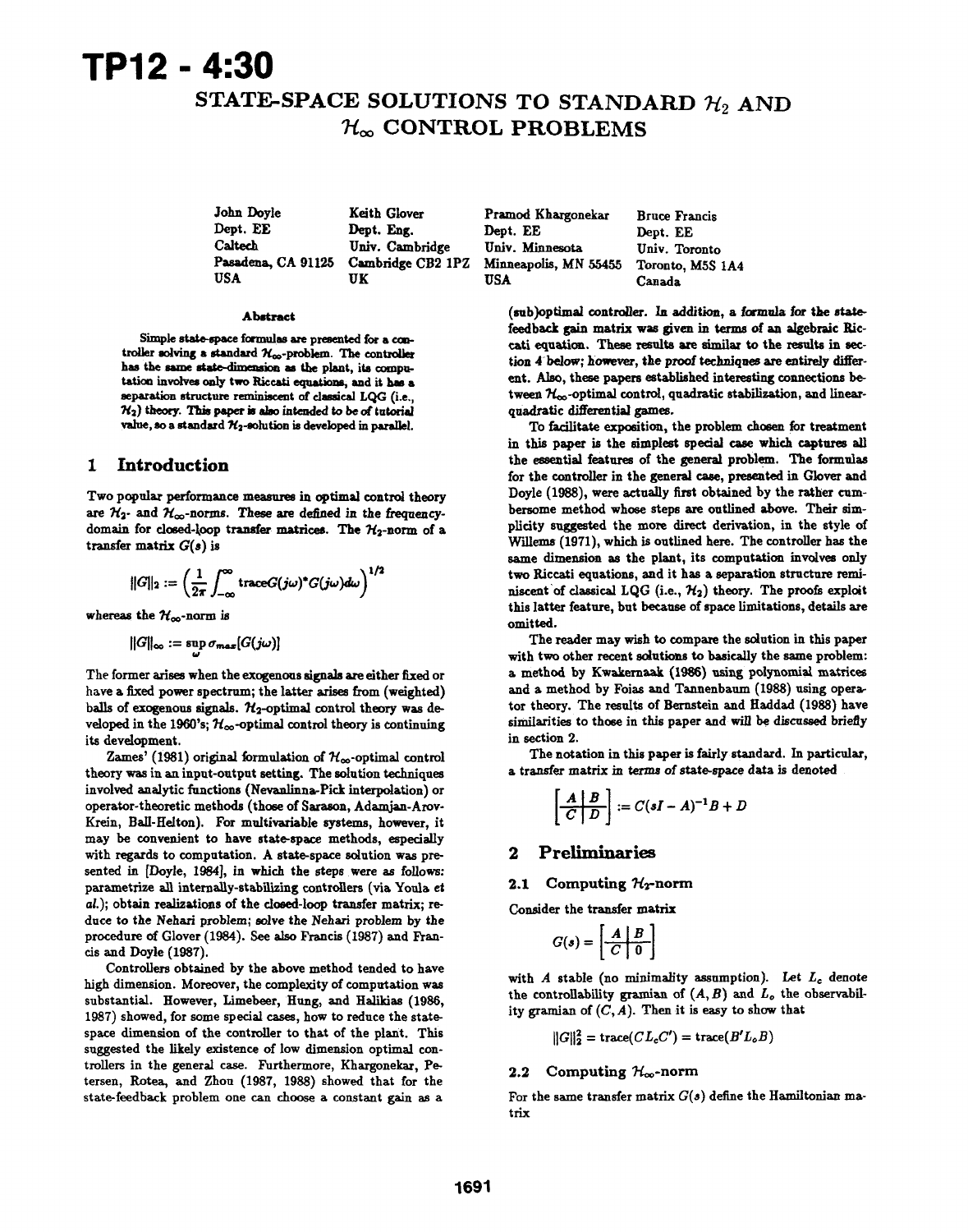$$
H := \left[ \begin{array}{cc} A & BB' \\ -C'C & -A' \end{array} \right]
$$

**Lemma** 1  $||G||_{\infty} < 1$  iff H has no eigenvalues on the imaginary axis.

How the Hamiltonian matrix arises in this  $\mathcal{H}_{\infty}$ -norm computation can be explained as follows [Wilems, 1971; Boyd et al., 1988]. Define  $G^{\sim}(s) = G(-s)'$ . Then

$$
(I-G^{\sim}G)^{-1}(s) = \begin{bmatrix} A & BB' & B \\ -C'C & -A' & 0 \\ \hline 0 & B' & I \end{bmatrix}
$$

So H is the A-matrix of  $(I - G^{\sim}G)^{-1}$ . It can be shown that in the above realization of  $(I - G^{\sim}G)^{-1}$  there are no uncontrollable or unobservable modes on the imaginary axis. Thus  $H$ has no eigenvalues on the imaginary axis iff  $(I - G^{\sim}G)^{-1}$  has no poles on the imaginary axis, i.e.,  $(I - G^{\sim}G)^{-1} \in \mathcal{RL}_{\infty}$ . So the statement of the lemma is equivalent to the statement

$$
||G||_{\infty} < 1 \Longleftrightarrow (I - G^{\sim} G)^{-1} \in \mathcal{RL}_{\infty}
$$

which is easy to prove.

The previous lemma suggests a way to compute an  $\mathcal{H}_{\infty}$ norm: select a positive number  $\gamma$ ; test if  $||G||_{\infty} < \gamma$ , i.e., if  $\|\gamma^{-1} G\|_{\infty} < 1$ , by calculating the eigenvalues of the appropriate Hamiltonian matrix; increase or decrease  $\gamma$  accordingly; repeat. Thus  $\mathcal{H}_{\infty}$ -norm computation requires a search. Contrast this with  $\mathcal{H}_2$ -norm computation, which does not. In light of this observation, we should not be surprised in the sequel if the  $\mathcal{H}_{\infty}$ -optimal control problem requires a search for the minimum cost, whereas the  $\mathcal{H}_2$ -problem does not.

One could use the above characterizations of the  $\mathcal{H}_{2}$ - and  $\mathcal{H}_{\infty}$ -norms to obtain controllers by assuming an arbitrary controller of the same order as the plant's, and then optimizing the controller parameters. In each case one gets coupled Riccati equations, which can, in principle, be solved to obtain an optimal controller of that order. Bermstein and co-workers have explored this in a series of papers, e.g., [Bernstein and Haddad, 1988]. It is well-known that in the  $\mathcal{H}_2$  case this approach yields the optimal controller. In the  $\mathcal{H}_{\infty}$  case as well, it can be shown via some involved algebra that their 3 coupled Riccati equations can be reduced to the two obtained below. In addition, Bernstein and Haddad consider reduced order controllers, a subject not addressed here.

#### 2.3 The Riccati operator

This subsection collects some basic material on the Riccati equation and the Riccati operator.

Let  $A, Q, R$  be real  $n \times n$  matrices with  $Q$  and  $R$  symmetric. Define the  $2n \times 2n$  Hamiltonian matrix

$$
H := \left[ \begin{array}{cc} A & R \\ Q & -A' \end{array} \right]
$$

Assume  $H$  has no eigenvalues on the imaginary axis. Then it must have n in Re  $s < 0$  and n in Re  $s > 0$ . Bring in the two spectral subspaces  $\mathcal{X}_-(H)$  and  $\mathcal{X}_+(H)$ : the former is the span of all (real) generalized eigenvectors corresponding to eigenvalues in Re  $s < 0$ ; the latter, to eigenvalues in Re  $s > 0$ . In this case  $\mathcal{X}(H)$  and  $\mathcal{X}(H)$  both have dimension n. Let's focus on  $\mathcal{X}(H)$ . Finding a basis for it, stacking the basis vectors up to form a matrix, and partitioning the matrix, we get

$$
\mathcal{X}_-(H) = \mathrm{Im} \left[ \begin{array}{c} X_1 \\ X_2 \end{array} \right]
$$

where  $X_1, X_2 \in \mathbb{R}^{n \times n}$ . If  $X_1$  is nonsingular, i.e., if the two subspaces

$$
\mathcal{X}_-(H), \quad \text{Im}\left[\begin{array}{c}0\\I\end{array}\right]
$$

are complementary, we can set  $X := X_2 X_1^{-1}$  to get

$$
\mathcal{X}_{-}(H) = \operatorname{Im} \left[ \begin{array}{c} I \\ X \end{array} \right]
$$

Notice that X is then uniquely determined by  $H$ , i.e.,  $H \mapsto X$ is a function, which will be denoted by Ric; thus  $X = Ric(H)$ .

To recap, Ric is a function  $\mathbb{R}^{2n \times 2n} \to \mathbb{R}^{2n \times 2n}$  which maps  $H$  to  $X$  where

$$
\mathcal{X}_{-}(H) = \text{Im}\left[\begin{array}{c} I \\ X \end{array}\right]
$$

The domain of Ric, dom(Ric), consists of Hamiltonian matrices  $H$  with two properties, namely,  $H$  has no eigenvalues on the imaginary axis and the two subspaces

$$
\mathcal{X}_-(H), \quad \text{Im}\left[\begin{array}{c} 0 \\ I \end{array}\right]
$$

are complementary.

Some properties of  $X$  are given in the next lemma.

**Lemma 2** Suppose  $H \in dom(Ric)$  and  $X = Ric(H)$ . Then

- $(i)$  X is symmetric
- $(ii)$  X satisfies the algebraic Riccati equation

$$
A'X + XA + XRX - Q = 0
$$

(iii)  $A + RX$  is stable

# 3 Unconstrained input

This section begins our treatment of the optimal control of linear time-invariant systems with a quadratic performance criterion.

#### 3.1  $\mathcal{H}_2$ -case

Our  $\mathcal{H}_2$ -version of the linear-quadratic regulator problem has the following specifications:

$$
\begin{aligned} \dot{x} &= Ax + B_1 w + B_2 u, \quad w = w_0 \delta \\ z &= C_1 x + D_{12} u \\ \min_{u \in \mathcal{L}_2[0,\infty)} ||z||_2^2 \end{aligned}
$$

with the assumptions

$$
(C_1, A) \text{ detectable}
$$

$$
(A, B_2) \text{ stabilizable}
$$

$$
D'_{12}\left[\begin{array}{cc}C_1 & D_{12}\end{array}\right]=\left[\begin{array}{cc}0 & I\end{array}\right]
$$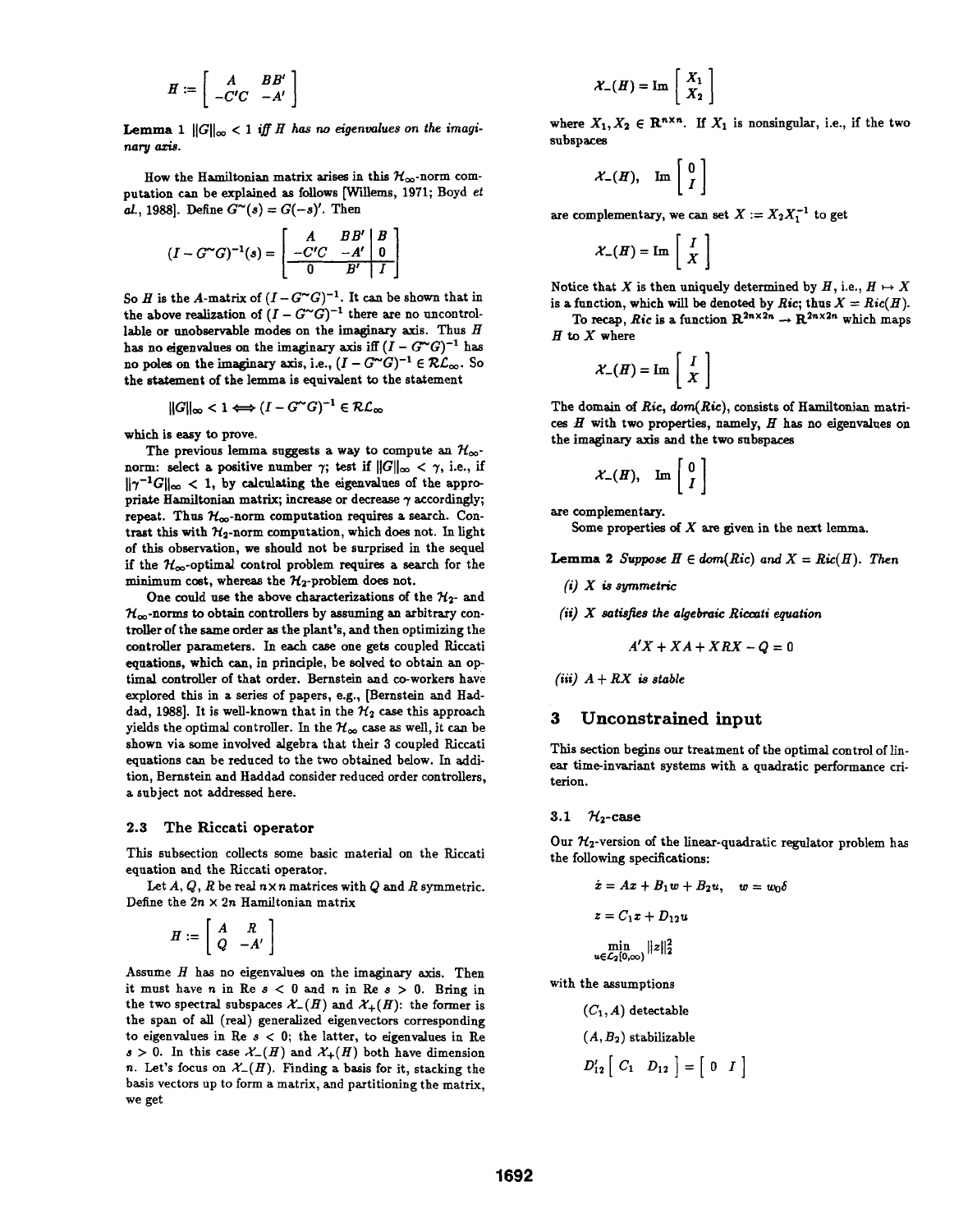Note that the disturbance signal,  $w_0$ , is a fixed impulse;  $w_0$  is a constant vector and  $\delta$  is the unit impulse. The third assumption simplifies the problem; it amounts to orthogonality of  $C_1x$ and  $D_{12}$ u in the output and to normalized nonsingular control weighting. The setup can be depicted as

$$
\begin{array}{c|c}\n\cdot & \cdot & \cdot \\
\hline\nG & u \\
\hline\n\end{array}
$$

where the transfer matrix  $G$  is

$$
G(s) = \left[\begin{array}{c|cc} A & B_1 & B_2 \\ \hline C_1 & 0 & D_{12} \end{array}\right]
$$

By a well-known fact, the Hamiltonian matrix

$$
H_2 := \left[ \begin{array}{cc} A & -B_2 B_2' \\ -C_1'C_1 & -A' \end{array} \right]
$$

belongs to  $dom(Ric)$  and moreover  $X_2 := Ric(H_2)$  is positive semi-definite. Define

$$
F_2 := -B_2'X_2
$$
  
\n
$$
A_{F_2} := A + B_2F_2, \quad C_{1F_2} := C_1 + D_{12}F_2
$$
  
\n
$$
G_c(s) := \left[ \frac{A_{F_2} \mid B_1}{C_{1F_2} \mid 0} \right]
$$

By lemma 2  $A_{F_2}$  is stable, so  $G_c \in \mathcal{RH}_2$ . The solution of the  $H_2$ -LQR problem is as follows.

Theorem 1 There exists a unique optimal control, namely  $u = F_2x$ . Moreover,

 $\min ||z||_2 = ||G_c w_0||_2$ 

A simple proof of the theorem uses <sup>a</sup> change of variable. Start with the system equations

$$
\dot{x}=Ax+B_1w+B_2u
$$

$$
z = C_1 x + D_{12} u
$$

and define a new control variable,  $v := u - F_2x$ . The equations become

$$
\dot{x} = A_{F_2}x + B_1w + B_2v
$$

$$
z = C_{1F_2}x + D_{12}v
$$

or in the frequency-domain

$$
z = G_c w_0 + U v
$$

where  $G_c$  is as above and U is defined to be

$$
U(s) := \left[\begin{array}{c|c} A_{F_2} & B_2 \\ \hline C_{1F_2} & D_{12} \end{array}\right]
$$

This matrix has two useful properties:

**Lemma 3** U is inner (i.e.,  $U^{\sim}U = I$ ) and  $U^{\sim}G_c$  belongs to  $\mathcal{RH}_2^{\perp}$ .

It follows that the functions  $G_c w_0$  and  $Uv$  are orthogonal for every v in  $\mathcal{H}_2$ . Hence

 $||z||_2^2 = ||G_c w_0||_2^2 + ||Uv||_2^2$ 

Then since  $U$  is inner we get

 $||z||_2^2 = ||G_c w_0||_2^2 + ||v||_2^2$ 

This equation gives the desired conclusion immediately: the optimal v is  $v = 0$  (i.e.,  $u = F_2x$ ) and the minimum norm of z equals  $||G_cw_0||_2$ .

# 3.2  $\mathcal{H}_{\infty}$ -case

The  $\mathcal{H}_{\infty}$ -analog of the problem just studied has these specifications:

$$
\dot{x}=Ax+B_1w+B_2u
$$

 $z = C_1z + D_{12}u$ 

for each w in  $\mathcal{L}_2[0,\infty)$  with  $||w||_2 \leq 1$ ,

minimize 
$$
||z||_2
$$
 over  $\alpha$  in  $\mathcal{L}_2[0,\infty)$ 

with the assumptions

$$
(C_1, A) \t{ observeable}
$$

$$
(A, B_2) \text{ stabilizable}
$$

$$
D'_{12}\left[\begin{array}{cc}C_1 & D_{12}\end{array}\right]=\left[\begin{array}{cc}0 & I\end{array}\right]
$$

(The condition  $(C_1, A)$  detectable' has been strengthened to 'observable' solely for a tehnical simplification below.) Note that the optimality measure,

$$
\alpha := \sup_{\|\mathbf{w}\|_2 \leq 1} \inf_{\mathbf{x}} \|z\|_2
$$

is of the max-min type and that u is allowed to be a function of W.

The solution involves a different Hamiltonian matrix,

$$
H_{\infty} := \left[ \begin{array}{cc} A & B_1B_1' - B_2B_2' \\ -C_1'C_1 & -A' \end{array} \right]
$$

The important difference here is that the  $(1,2)$ -block is sign indefinite. This may be interpreted in a number of interesting ways, which will be explored in the ful version of this paper. The connection with differential games is discussed in [Khargonekar et aL, 1988] and the connection with risk-ensitive LQG stochastic control, as formulated by Whittle (1981), in [Glover and Doyle, 1988].

Theorem 2 The bound

$$
\alpha < 1 \tag{1}
$$

holds iff

$$
H_{\infty} \in dom(Ric), \quad Ric(H_{\infty}) > 0 \qquad (2)
$$

Moreover, if (2) holds and the control law

$$
u = F_{\infty}x
$$

$$
F_{\infty} := -B'_2X_{\infty}
$$

$$
X_{\infty} := Ric(H_{\infty})
$$

is applied, then the  $\mathcal{H}_{\infty}$ -norm of the transfer matrix from w to z is less than 1.

Regarding the second part of the theorem statement, when a stabilizing state-feedback control law, say  $u = Fx$ , is applied, the system from w to z is linear, the transfer matrix  $T_{zw}$ belongs to  $\mathcal{RH}_{\infty}$ , and

$$
\alpha \leq \sup_{\|w\|_2 \leq 1} \|z\|_2 = \|T_{zw}\|_{\infty}
$$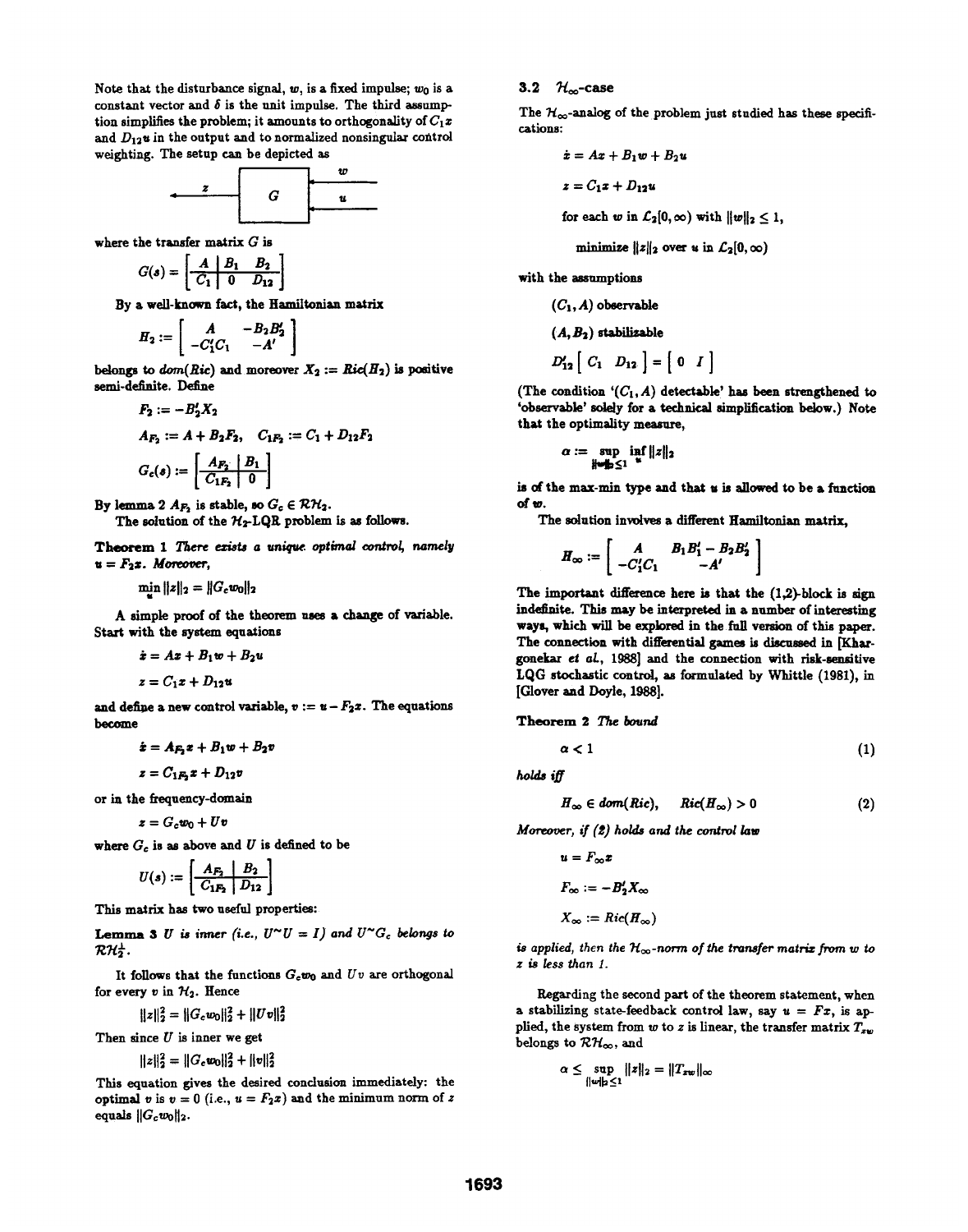The theorem does not give an explicit formula for  $\alpha$ . However, it can be computed as closely as desired by a search technique involving successive scaling.

The proof of this theorem is harder than that of theorem 1. As before, one changes control variables to arrive at the equation

$$
z = G_c w + U v
$$

Whereas before  $w$  was a constant vector,  $w_0$ , now it belongs to  $\mathcal{H}_2$ . The two functions  $G_c w$  and  $Uv$  are no longer orthogonal. The control function v can be freely selected from  $\mathcal{H}_2$ , so the range of influence of  $Uv$  is the subspace  $\mathcal{U} := U\mathcal{H}_2$ . The first step in the proof of theorem 2 is to show that  $\alpha$ , which equals

$$
\sup_{\|\boldsymbol{w}\|_2\leq 1} \inf_{\boldsymbol{u}} \|G_c \boldsymbol{w} + U \boldsymbol{v}\|_2
$$

can be expressed as the norm of a certain operator  $\Xi$ . The definition of  $\Xi$  is that it maps  $\mathcal{H}_2$  to  $\mathcal{U}^{\perp}$ ; it takes f in  $\mathcal{H}_2$  to the projection of  $G_c f$  onto  $\mathcal{U}^{\perp}$ . Thus  $\alpha < 1$  iff  $\Xi$  is a strict contraction. The second step is to show that  $\Xi$  is a strict contraction iff (2) holds.

# 4 State feedback controllers

This section considers the system described by the following block diagram:



This setup differs from the one in the previous section in that now  $u$  is generated by a controller  $K$  processing a measured vector  $y$ . Both  $G$  and  $K$  are real-rational proper transfer matrices. In the first subsection, K is to minimize the  $\mathcal{H}_2$ -norm of  $T_{zw}$ , the transfer matrix from w to z; in the second subsection, the  $\mathcal{H}_{\infty}$ -norm. In both cases K is constrained to provide internal stability (usual meaning).

In this section we assume the controller has full information about the state x of G. Thus  $y = x$ . The realization of the transfer matrix  $G$  is taken to be of the form

$$
G(s) = \begin{bmatrix} A & B_1 & B_2 \\ \hline C_1 & 0 & D_{12} \\ I & 0 & 0 \end{bmatrix}
$$

Notice that the parts from  $w$  and  $u$  to  $z$  are exactly as in the previous section. Also, as in the previous section, the following assumptions are made:

- (i)  $(A, B_1)$  is stabilizable and  $(C_1, A)$  is detectable
- (ii)  $(A, B_2)$  is stabilizable

$$
(iii) D'_{12} [C_1 D_{12}] = [0 I]
$$

#### 4.1  $\mathcal{H}_2$ -case

The problem is this: find a proper, real-rational, internallystabilizing controller K which minimizes  $||T_{zw}||_2$ .

Since the state  $x$  is available, the solution is the same as in the unconstrained input case.

**Theorem 3** The unique optimal controller is  $K_{opt}(s) := F_2$ . Moreover,

$$
\min \|T_{zw}\|_2 = \|G_c\|_2
$$

# 4.2  $\mathcal{H}_{\infty}$ -case

Now the problem is: find a proper, real-rational, internallystabilizing controller K which minimizes  $||T_{zw}||_{\infty}$ . Again, we shall strengthen the assumption of detectability of  $(C_1, A)$  to observability.

Theorem 4 There exists an internally-stabilizing controller such that  $||T_{zw}||_{\infty} < 1$  iff  $H_{\infty} \in dom(Ric)$  and  $Ric(H_{\infty})$  is positive definite. When these conditions hold, one such controller is  $K(s) = F_{\infty}$ .

# 5 Output feedback

This section considers the same block diagram as in the previous one, except that  $y$  is no longer assumed to contain full information about  $x$ ;  $y$  is just some linear combination of  $x$ and  $w$ . Thus, the realization of the transfer matrix  $G$  is taken to be of the form

$$
G(s) = \begin{bmatrix} A & B_1 & B_2 \\ \hline C_1 & 0 & D_{12} \\ C_2 & D_{21} & 0 \end{bmatrix}
$$

The following assumptions are made throughout this section:

- (i)  $(A, B_1)$  is stabilizable and  $(C_1, A)$  is detectable
- (ii)  $(A, B_2)$  is stabilizable and  $(C_2, A)$  is detectable
- (iii)  $D'_{12}$   $C_1$   $D_{12}$   $=$   $0$   $I$ (iv)  $\begin{bmatrix} D_1 \\ D_{21} \end{bmatrix} D'_{21} = \begin{bmatrix} 0 \\ I \end{bmatrix}$

The new assumption, the fourth, is dual to the third and concerns how the exogenous signal  $w$  enters  $G$ : the plant disturbance and the sensor noise are orthogonal, and the sensor noise weighting is normalized and nonsingular.

# 5.1  $\mathcal{H}_2$ -case

Again, the problem is to find a proper, real-rational, internallystabilizing controller K which minimizes  $||T_{zw}||_2$ . The solution uses a second Haniltonian matrix,

$$
J_2 := \left[ \begin{array}{cc} A' & -C'_2C_2 \\ -B_1B'_1 & -A \end{array} \right]
$$

Define in addition

$$
Y_2 := Ric(J_2), \quad L_2 := -Y_2 C_2'
$$
  
\n
$$
A_{L_2} := A + L_2 C_2, \quad B_{1L_2} := B_1 + L_2 D_{21}
$$
  
\n
$$
G_f(s) := \left[ \frac{A_{L_2} | B_{1L_2}}{F_2} \right]
$$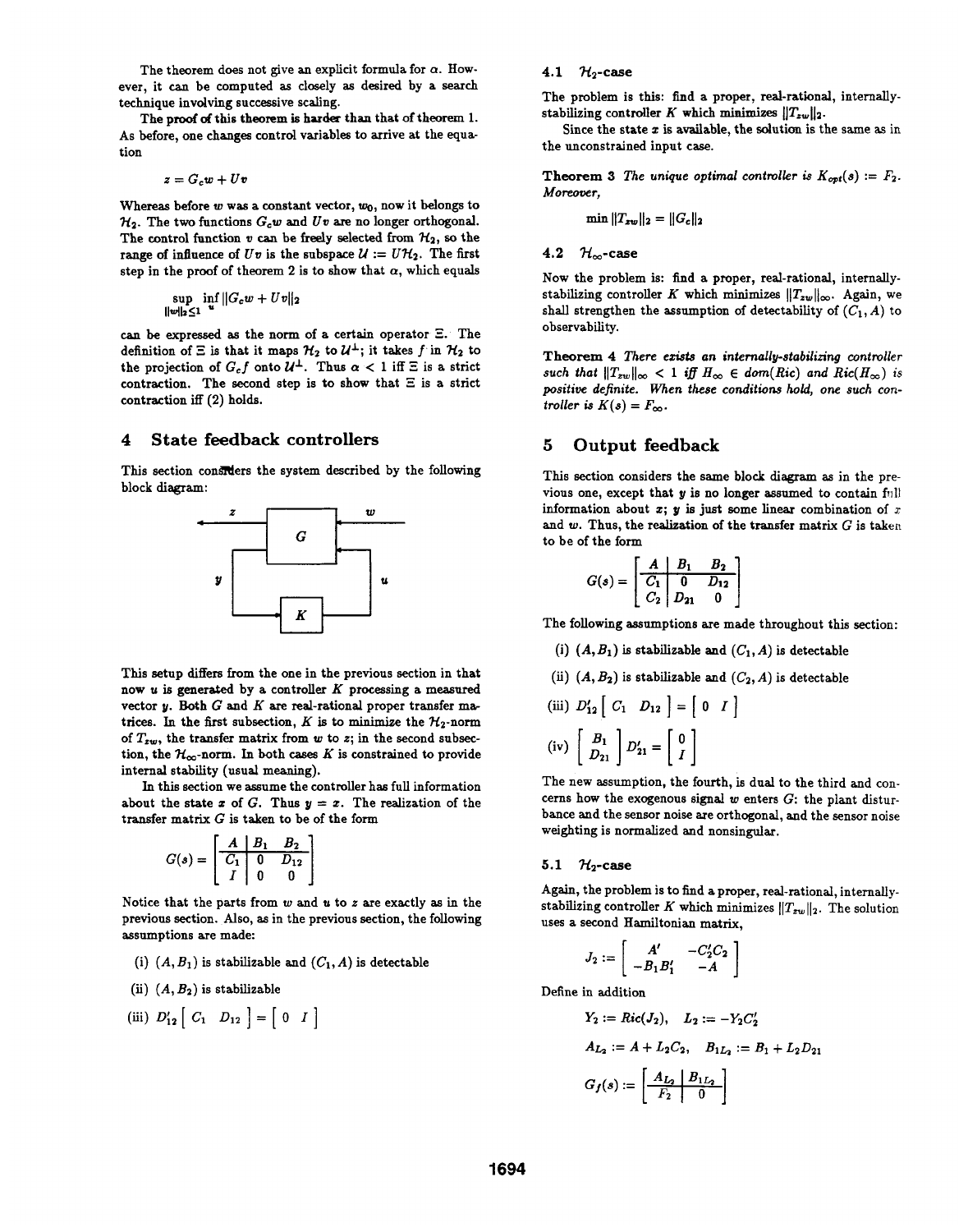Theorem 5 The unique optimal controller is

$$
K_{opt}(s) := \left[ \begin{array}{c|c} A + B_2 F_2 + L_2 C_2 & -L_2 \\ \hline F_2 & 0 \end{array} \right]
$$

Moreover,

$$
\min \|T_{sw}\|_2^2 = \|G_e\|_2^2 + \|G_f\|_2^2
$$

The first term in the minimum cost,  $||G_c||_2^2$ , is associated with optimal control with state feedback, while the second,  $||G_f||_2^2$ , with optimal filtering.

A sketch of the proof of theorem 5 goes like this. Let  $K$  be any internally-stabilizing controller. Setting  $v := u - F_2x$ , we get as in the proof of theorem 1

$$
z = G_c w + U v
$$

Let  $T_{\text{two}}$  denote the transfer matrix from  $w$  to  $v$ . Then

 $T_{\text{ave}} = G_c + UT_{\text{ave}}$ 

and hence from lemma 3

$$
||T_{x\psi}||_2^2 = ||G_c||_2^2 + ||T_{vw}||_2^2
$$
 (3)

Now look at how v is generated:



Note that  $K$  stabilizes  $G$  iff  $K$  stabilizes the above system (the two closed-loop systems have the same A-matrix). So from (3)

$$
\min \|T_{zw}\|_2^2 = \|G_c\|_2^2 + \min \|T_{vw}\|_2^2
$$

and the problem reduces to minimization of  $||T_{vw}||_2$ . For this latter problem it can be shown that the unique optimal controller is

$$
\left[\begin{array}{c|c}\nA+B_2F_2+L_2C_2 & -L_2 \\
\hline\nF_2 & 0\n\end{array}\right]
$$

and also that

$$
\min ||T_{\text{vw}}||_2 = ||G_f||_2
$$

The controller displayed in theorem 5 has a well-known separation structure: the controller equations can be written as.

$$
\dot{\hat{x}} = A\hat{x} + B_2u + L_2(C_2\hat{x} - y)
$$
  

$$
u = F_2\hat{x}
$$

 $F_2$  is the optimal feedback gain were x directly measured;  $L_2$ is the optimal filter gain;  $\hat{x}$  is the optimal estimate of  $x$ .

## 5.2  $\mathcal{H}_{\infty}$ -case

Strengthen assumption (i) above to read

(i)  $(A, B_1)$  is controllable and  $(C_1, A)$  is observable

Also, bring in a second Hamiltonian matrix:

$$
J_{\infty} := \left[ \begin{array}{cc} A' & C_1'C_1 - C_2'C_2 \\ -B_1B_1' & -A \end{array} \right]
$$

Theorem 6 There exists an internally-stabilizing controller such that  $||T_{xw}||_{\infty} < 1$  iff the following three conditions hold:

- (i)  $H_{\infty}$  and  $J_{\infty}$  belong to dom(Ric)
- (ii)  $X_{\infty} := Ric(H_{\infty})$  and  $Y_{\infty} := Ric(J_{\infty})$  are positive definite
- (iii)  $Y_{\infty}^{-1} > X_{\infty}$  (equivalently,  $\rho(X_{\infty}Y_{\infty}) < 1$ )

Moreover, when these conditions hold, one solution is

$$
K_{sub}(s) := \left[\begin{array}{c|c} A+B_1B_1'X_{\infty}+B_2F_{\infty}+L_{\infty}C_2 & -L_{\infty} \\ \hline F_{\infty} & 0 \end{array}\right]
$$

where

$$
L_{\infty} := -(Y_{\infty}^{-1} - X_{\infty})^{-1} C_2'
$$

The main idea of the proof is to change variables and reduce the problem to a simpler one. Let  $K$  be any internallystabilizing controller. Write the equations for  $G$ :

$$
\dot{x} = Ax + B_1w + B_2w
$$

$$
z = C_1x + D_{12}w
$$

Now change variables by defining

 $\mathbf{r} := \mathbf{w} - B_1' X_{\infty} \mathbf{x}, \quad \mathbf{v} := \mathbf{u} - F_{\infty} \mathbf{x}$ 

Differentiate  $x(t)$ ' $X_{\infty}x(t)$  along solutions, use the Riccati equation for  $X_{\infty}$ , and integrate from 0 to  $\infty$  to get

$$
||z||_2^2 - ||w||_2^2 = ||v||_2^2 - ||r||_2^2
$$

Thus  $||T_{xw}||_{\infty} < 1$  iff  $||T_{wr}||_{\infty} < 1$ . The setup for the latter optimization problem is



where  $A_1 := A + B_1 B'_1 X_{\infty}$ . Solution of this latter problem yields the theorem.

The controller displayed in theorem 6 also has an interesting separation structure. Write the equations for  $G$ ,

$$
\dot{x} = Ax + B_1w + B_2u
$$

$$
z = C_1x + D_{12}u
$$

$$
y = C_2x + D_{21}w
$$

and now those for  $K_{sub}$ ,